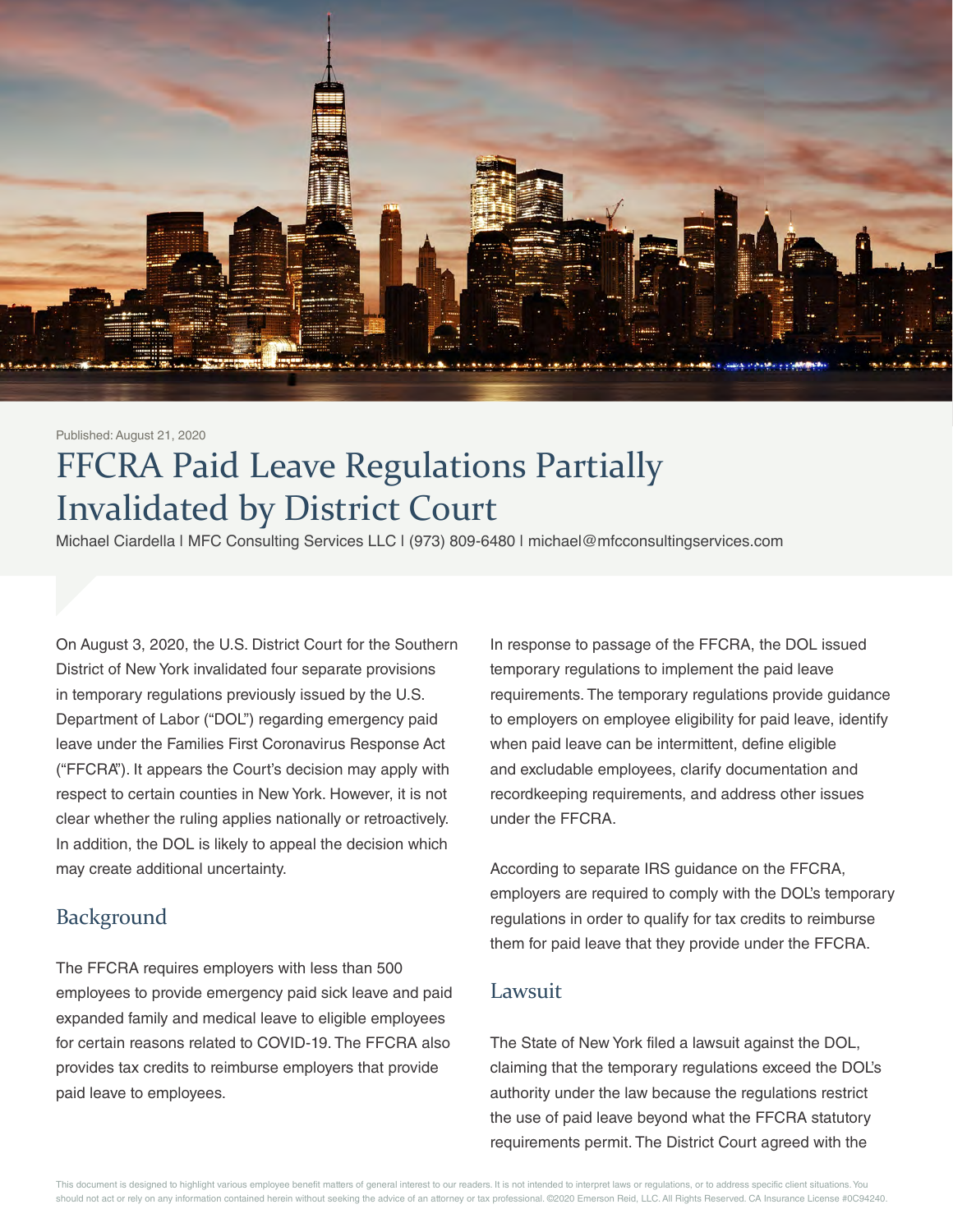State of New York, and ruled against the DOL on the following four provisions in the temporary regulations:

- The requirement that work be available to an employee in order to qualify for paid leave
- The definition of health care provider that could be denied leave
- Employer ability to deny intermittent leave
- Allowing an employer to require documentation prior to the use of paid leave

#### Work Availability

The temporary regulations state that eligible employees can qualify for paid leave under the FFCRA only if they have work available from their employer, and they are unable to perform the work because of reasons related to COVID-19. In other words, employees are not eligible for paid leave under the FFCRA if their employer does not have work available for them.

The court concluded that the FFCRA does not include a "work availability" requirement, and therefore ruled that the inclusion of such a requirement in the temporary regulations is invalid.

#### Definition of Health Care Provider

The temporary regulations define a "health care provider" broadly to include almost all employees working at a hospital, doctor's office or other medical facility. The employer is permitted under the temporary regulations to exclude "health care providers" from eligibility for paid leave under the FFCRA, unless the "health care provider" has the employer's consent.

The court ruled that the definition was too broad because it includes employees whose roles are completely removed from the provision of healthcare services.

#### Intermittent Leave

The temporary regulations allow employees to take paid leave under the FFCRA intermittently only if the employer gives its consent to the employee and only in certain situations.

The court ruled that the requirement that the employer agree or approve an employee's request for intermittent leave is unreasonable, and therefore invalid.

#### Documentation Requirements

The temporary regulations require employees to provide their employer with documentation of the need for leave prior to taking paid leave under the FFCRA.

The court ruled that the documentation requirements in the final rule exceed what is permitted by the statute, and therefore are invalid.

## FFCRA Tax Credits

The FFCRA also provided refundable payroll tax credits to help employers fund paid leave to employees. In general, the tax credits are available for leaves approved by the FFCRA. Additional issued guidance clarified that employers would be allowed to deny paid leave to an employee that could not provide documentation needed to claim the tax credits. The court's ruling in this case does not clarify any impact on the availability of tax credits relative to the regulations that are invalidated. In other words, it is not certain that employers that follow the ruling and make paid leave more widely available to their employees will be eligible for the related tax credits.